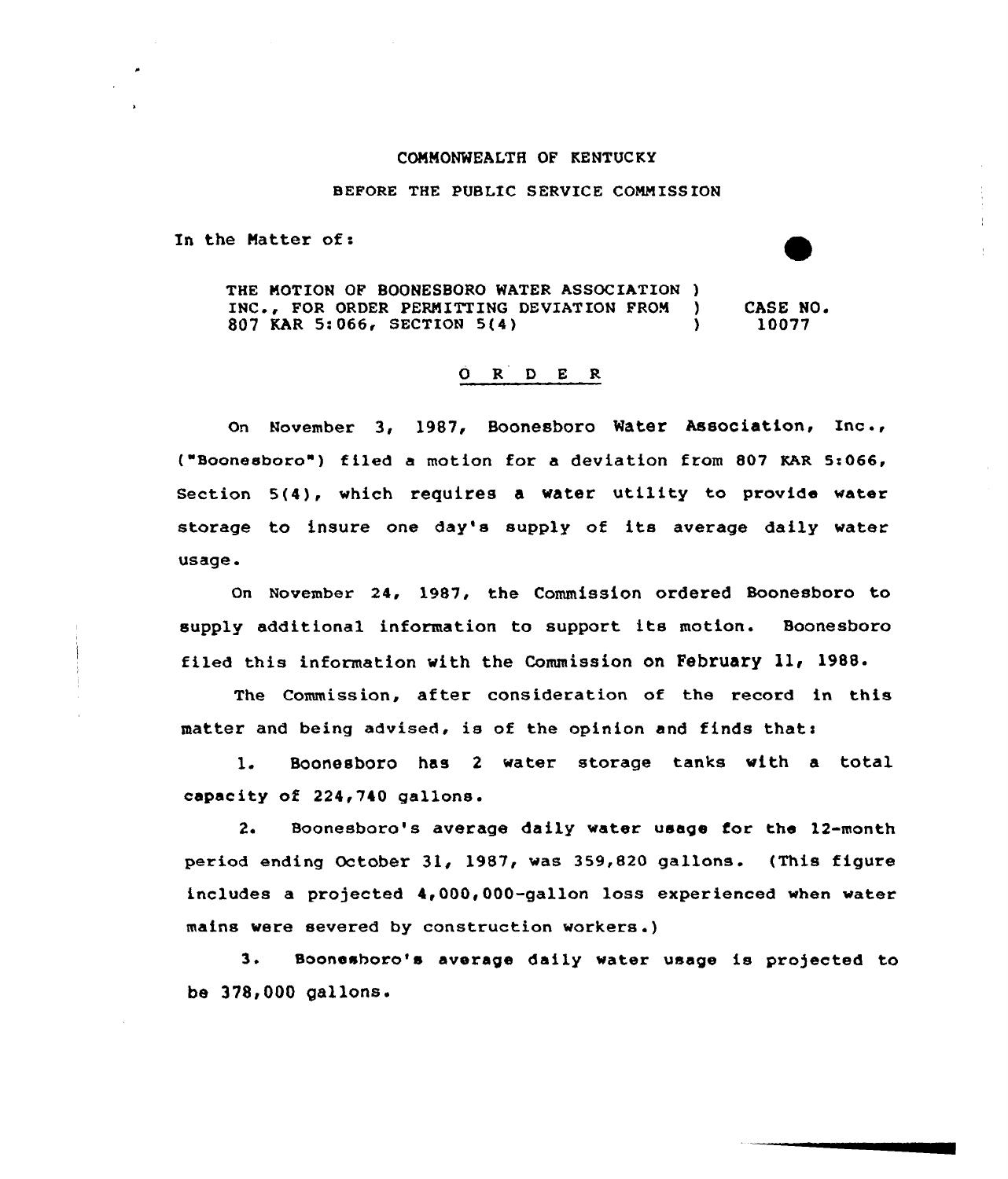4. Boonesboro does not serve any hospital or critical health care provider.

5. Boonesboro should retain the services of a professional civil or mechanical engineer registered in Kentucky and experienced in the design and operation of water distribution systems to evaluate its water storage needs. The engineer should perform appropriate hydraulic and economic analyses for determinations of location, volume, and costs for construction of additional storage. The engineer's report should include the financing options available to Boonesboro.

6. Because of the time needed to properly plan for additional storage, secure the necessary financing, and complete construction work, Boonesboro should be granted a deviation from 807 RAR 5:066, Section 5(4) through June 30, 1991.

'T Is THEREFORE ORDERED that:

1. Boonesboro be and it hereby is granted <sup>a</sup> deviation from 807 KAR 5:066, Section 5(4) through June 30, 1991.

2. Soonesboro shall retain a professional engineer to conduct a comprehensive engineering study of its water distribution system as outlined in Finding Number 5. Boonesboro shall file <sup>a</sup> copy of the report of this study with this Commission no later than October 1, 1988.

3. Soonesboro shall take all necessary actions to bring its water storage facilities within compliance with the Commission regulations prior to the expiration of this deviation.

 $-2-$